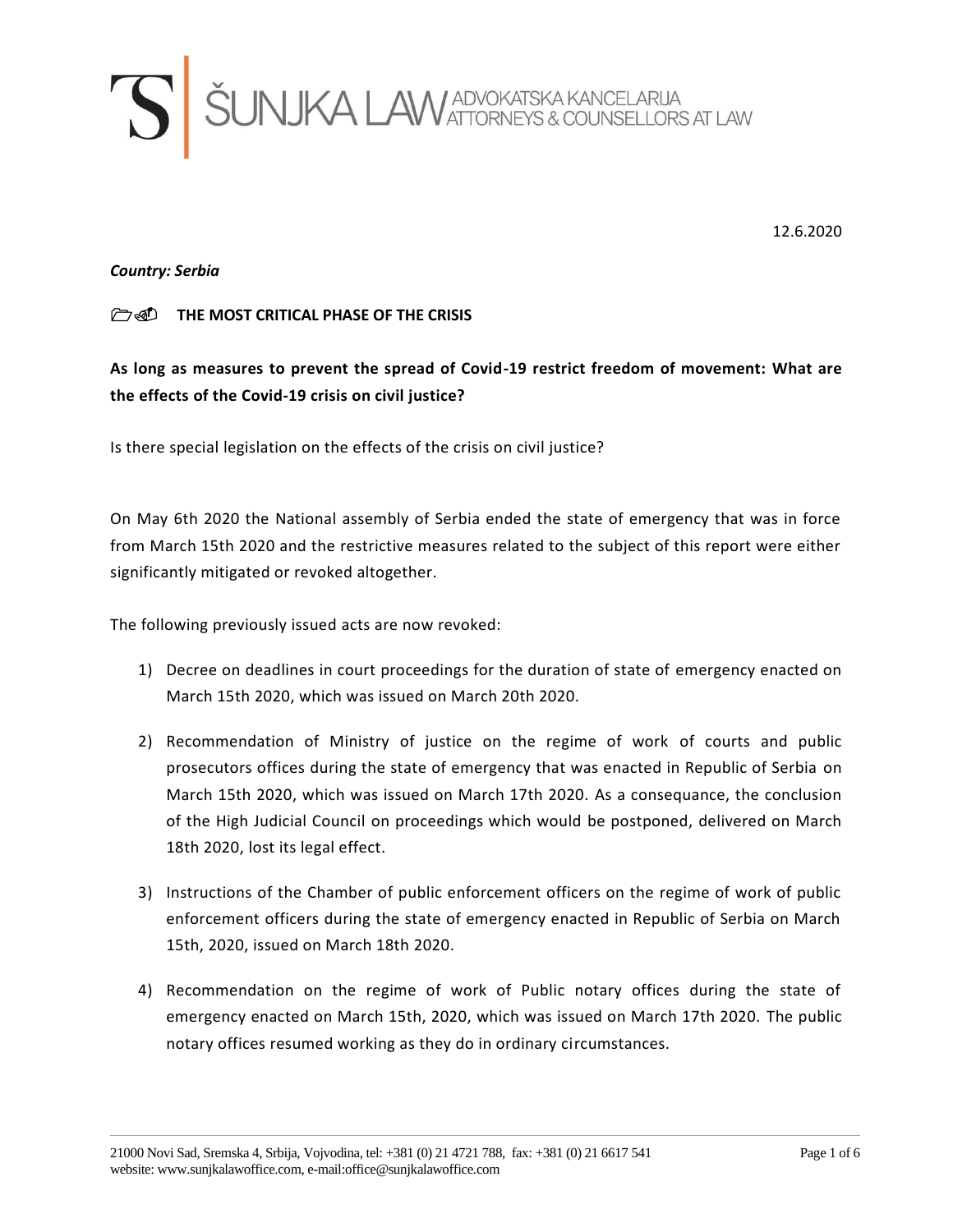

The chairmans of courts have modified the issued instructions on the regime of work of the court (which are still in force), as there are still restrictions in place to help prevent the spread of COVID-19.

Does the crisis have an effect on court hearings?

The courts have resumed work in full capacity as of May 11th 2020 and all court hearings are held as scheduled from this date (during the state of emergency the majority of hearings were postponed).

Due to the number of postponed hearings during the state of emergency, the hearings are scheduled at a later date than in ordinary circumstances. Therefore court proceedings will last longer as a consequence.

Does the crisis have an effect on deadlines (of procedural and substantive law)?

The crisis does not have an effect on deadlines anymore. The decree on deadlines in court proceedings for the duration of state of emergency enacted on March 15th 2020, which was issued by the Government of Republic of Serbia on March 20th 2020 was revoked when the state of emergency was ended on May 6th 2020.

From this date all of substantive and procedural deadlines that did not expire during the state of emergency continue to expire.

Does the crisis have an effect on enforcement?

The crisis does not have an effect on enforcement anymore. After the state of emergency has ended on May  $6<sup>th</sup>$  2020, courts and public enforcement officers started issuing enforcement orders and performing all of the enforcement acts as usual in all matters.

Due to the number of accumulated cases during the state of emergency, courts and public enforcement officers are issuing enforcement orders and performing enforcement acts slower than usual.

There are also no more restrictions regarding deadlines in the enforcement proceedings – all of the deadlines continue to expire from the day the state of emergency ended.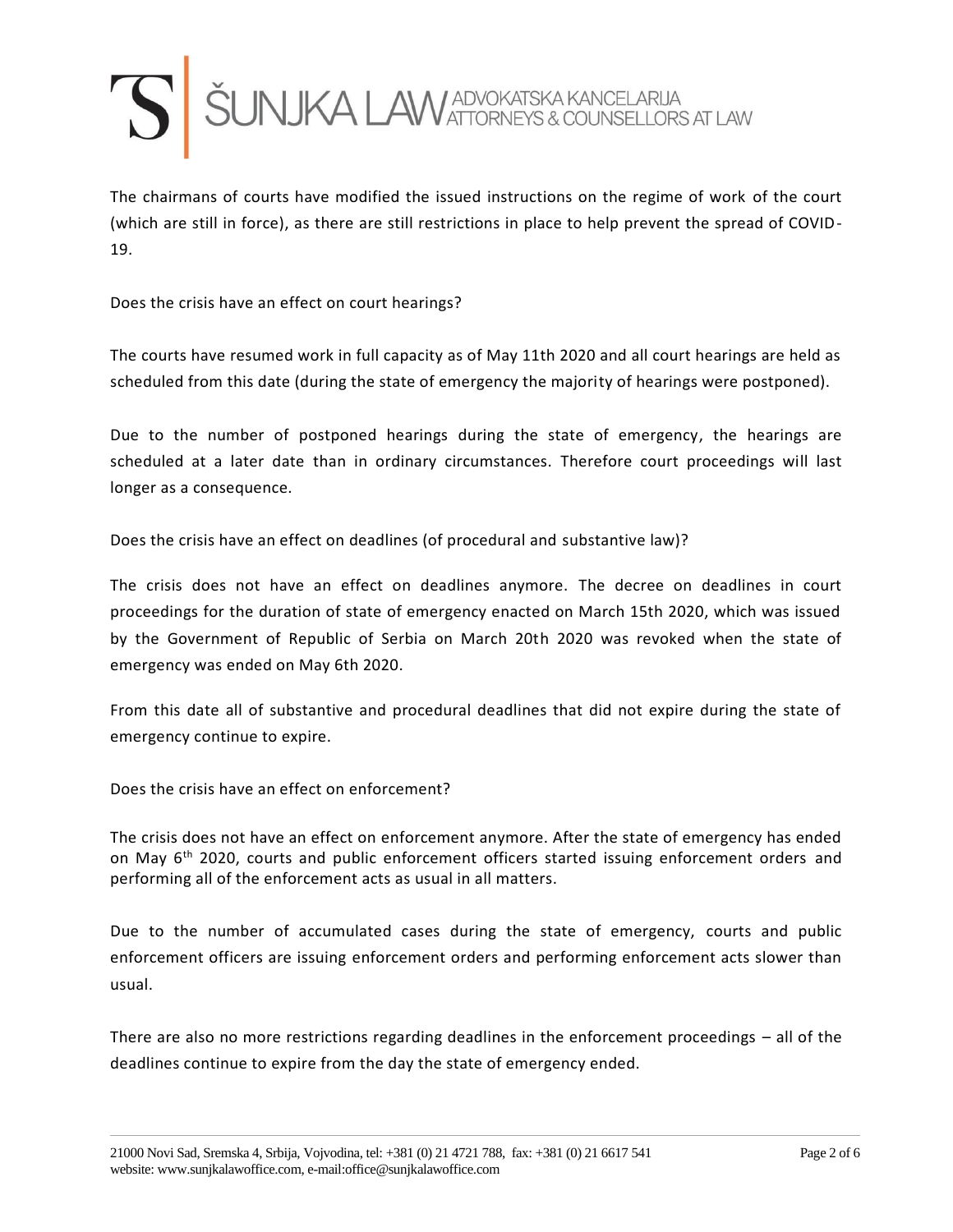

How do courts work during the crisis?

The courts are working at full capacity and mostly in a manner as they do in ordinary circumstances. However, at the time of writing there are still some measures in force in court buildings to help prevent the spread of COVID-19. Namely, all employees, as well as the persons that are entering the court building must wear protective masks, and it is also advisable to use gloves. Also, all persons entering the court building must disinfect their hands at the entrance. The hearing may be held in bigger court room if the judge makes that decision, depending on the number of persons that will be present at the hearing.

There are no more restrictions regarding the submission of briefs, and parties may submit their briefs in all matters.

The courts also started delivering writs, briefs, summons and other court mail as usual, however due to the number of briefs, writs and other documents that accumulated during the state of emergency the delivery to the parties is slower than in ordinary circumstances.

How do lawyers work during the crisis?

Most of the lawyers work as they do in usual circumstances. As a measure of precaution, some law offices have alcohol based fluid posted by the entrance for hand disinfection.

Most of the lawyers schedule and hold meetings in person with clients.

How do banks work during the crisis?

Banks have returned to a regular work regime. Most of the banks do not require clients to wear protective masks or gloves.

Does the crisis have an effect on insolvency law?

Given that courts returned to a regular work regime, there are no more direct effects on insolvency law as there were during the state of emergency. As for indirect effects, insolvency proceedings will last longer than usual, due to the fact that hearings were postponed during the state of emergency and that court mail was not sent to parties.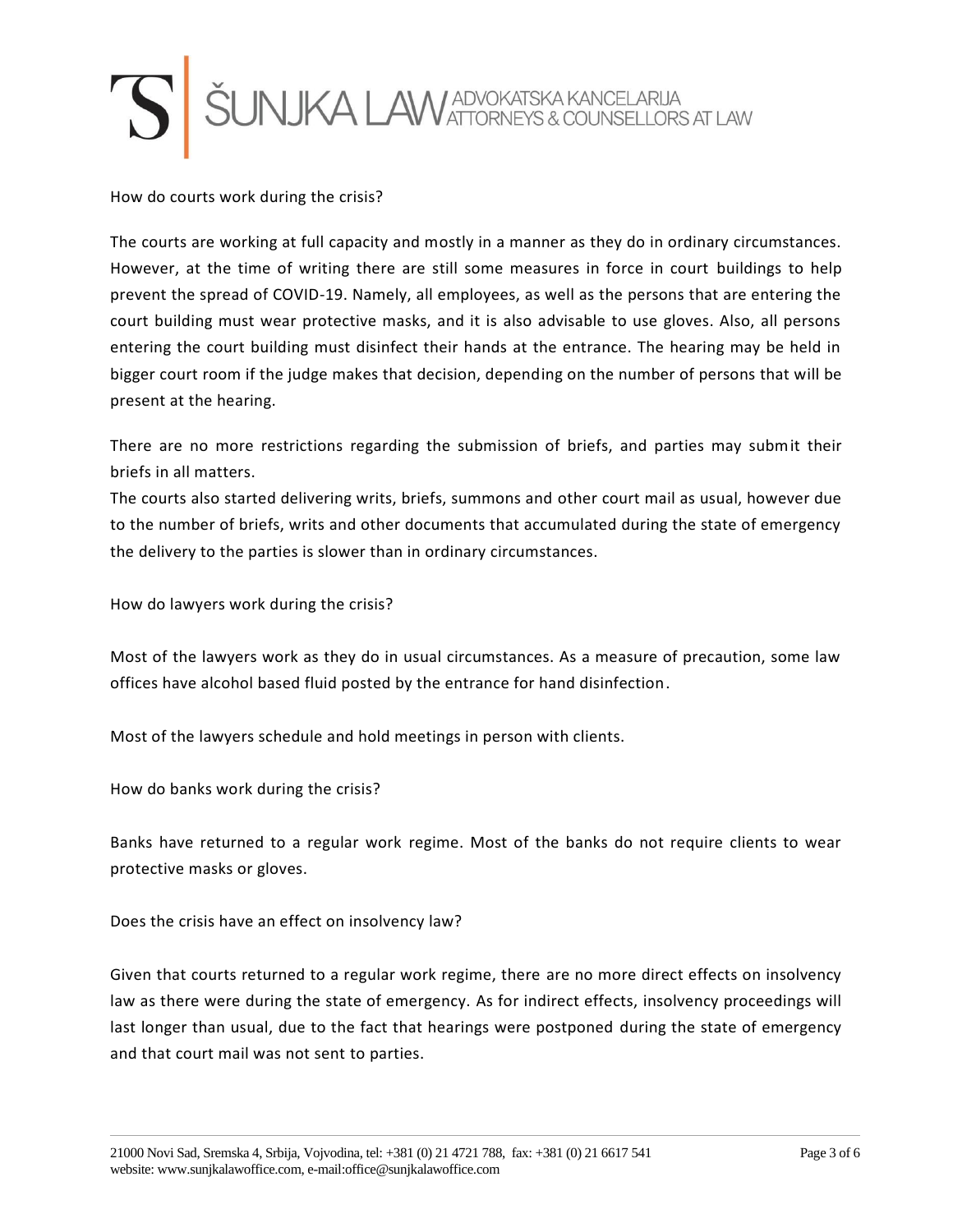

Are there any further effects not addressed in the questions above?

The effects that were mentioned in the previous report are still the same after the state of emergency - companies will be mostly financially crippled after the crisis, therefore when they find themselves in the capacity of the debtor, the collection process will be significantly impeded and maybe disabled entirely. On the other hand, the creditors will have less monetary assets to invest in court proceedings, debt collection and asset recovery proceedings.

## **FORECAST: AFTER THE CRISIS AND LONG-TERM EFFECTS**

**What are the consequences of the Covid 19 pandemic once the pandemic has abated, in the gradual return to a new normality and what are the long-term effects?**

Which measures introduced during the crisis will be withdrawn immediately?

As foreseen in the previous report, court proceedings and enforcement proceedings are resumed. All of the hearings that were not held during the state of emergency are rescheduled for another date or were already held. This will affect the length of proceedings in the future, and the creditors will wait longer to receive an enforceable document – judgment. This will also lengthen the proceedings before the Appellate courts and the Supreme cassation court because of too much new cases entering the court at once. Due to the accumulation of correspondence of parties in the proceedings, technical errors regarding serving and errors in the serve records arose in some proceedings, and some of the scheduled hearings were postponed.

Which measures will remain in place?

The measure taken during the crisis, which is still in effect, is the following: the Government of Serbia issued a decree on fiscal benefits and direct financial benefits to companies in the private sector and monetary help to citizens with a goal to mitigate the economic consequences of COVID-19 (in effect beginning from April  $10<sup>th</sup>$ , 2020). From the provisions of this decree stems that companies that are using direct financial benefits will open a special bank account for this purpose. Monetary assets on this special bank account are exempt from enforced collection, except on the order of the Tax administration if a company loses the right to these benefits. These special bank accounts are closed when the decree goes out of effect, if the company loses or didn't fulfill the rights to these benefits at all. If the assets from this special bank account were not transferred to another bank account of the company in the moment of closure, these assets will be returned.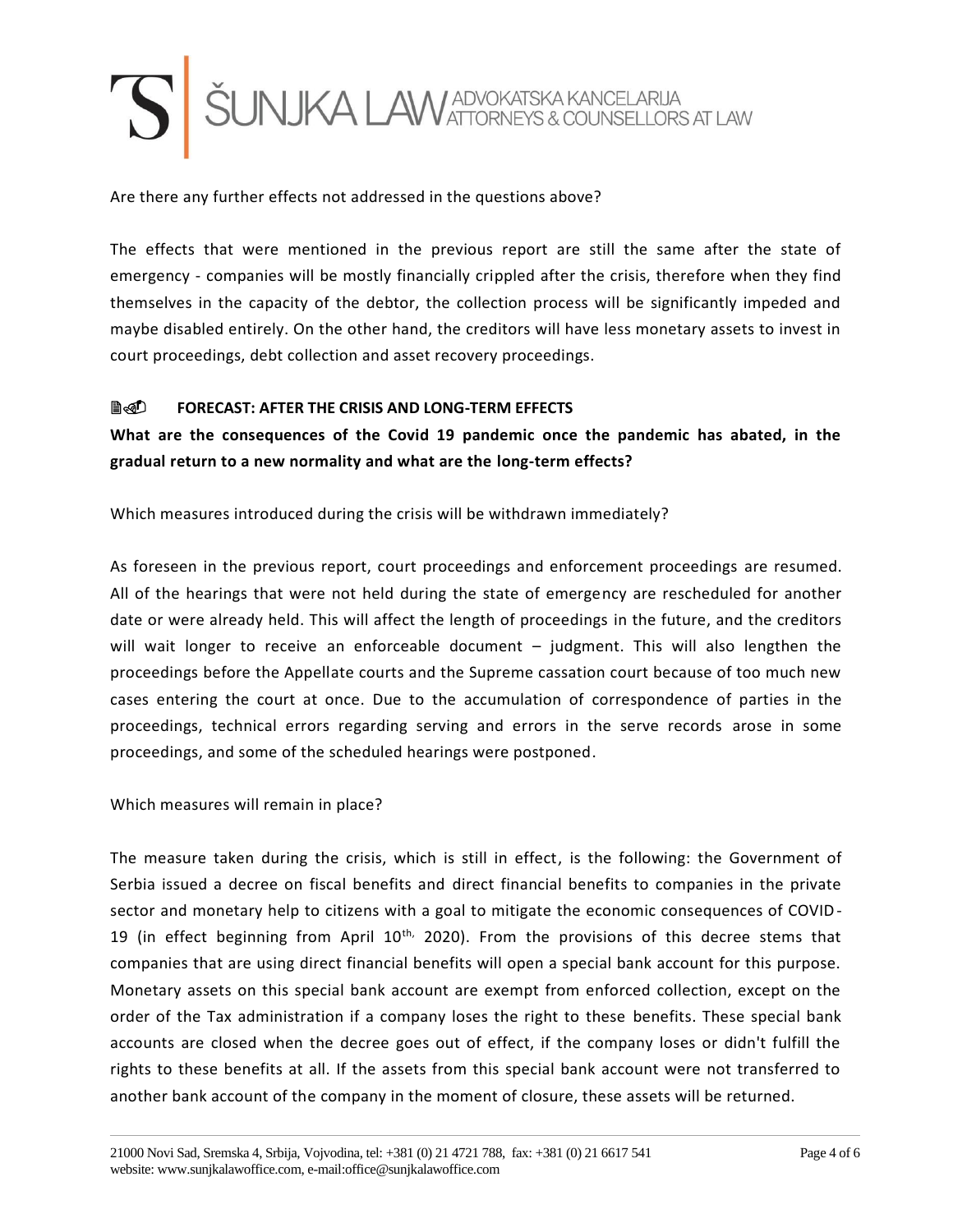

Will enforcement of economic crime, including corruption matters be weakened due to the lack of financial resources?

An anti-corruption department was founded at the Republic public prosecutor's office in 2008. In 2010 anti-corruption departments were founded at Appellate and Higher public prosecutor's offices in 4 main cities for whole state. These department already had a lot of cases and before the crisis they had very modest capacities and resources. It is to be expected that after the crisis it will have even less. Because they will be overloaded with new cases and still with lack of capacity.

Do you expect a rise of new anti-corruption prosecutions after the crisis?

No. Given that Republic of Serbia has the ones that were founded in 2008 and 2010, it is not to be expected that another one will be founded.

Will the ratio of third party funded matter rise?

Third party funding are formally not allowed in Republic of Serbia. Only parties in the proceedings may have the obligation to pay the expenses of the proceedings at its end. Effects of third party funding may be obtained through the contractual institute of change of creditors (cession), where the receivable from a certain contract is transferred to another creditor. This is not third party funding, but sale of a receivable to someone that becomes a new creditor. There are three possible situations where this can be done: before the litigation, during the litigation and after the litigation. If the cession is done before the litigation, a contract is concluded between the previous creditor and the new creditor, who gains all the rights of the previous creditor. There is no need for consent from the debtor, but the previous creditor only has the obligation to inform the debtor of the transfer. If the cession is done during the litigation, a new creditor may step into the position of the plaintiff instead of the previous creditor with all the rights of the previous creditor. The defendant must give his consent for the change of plaintiff in the ongoing proceedings if he has already engaged in the discussion on the merits. After the litigation in which a court verdict was rendered, it can also be transferred onto the new creditor as the sale of receivables. There is no need for consent of the debtor, but the previous creditor has the obligation to inform the debtor of the transfer.